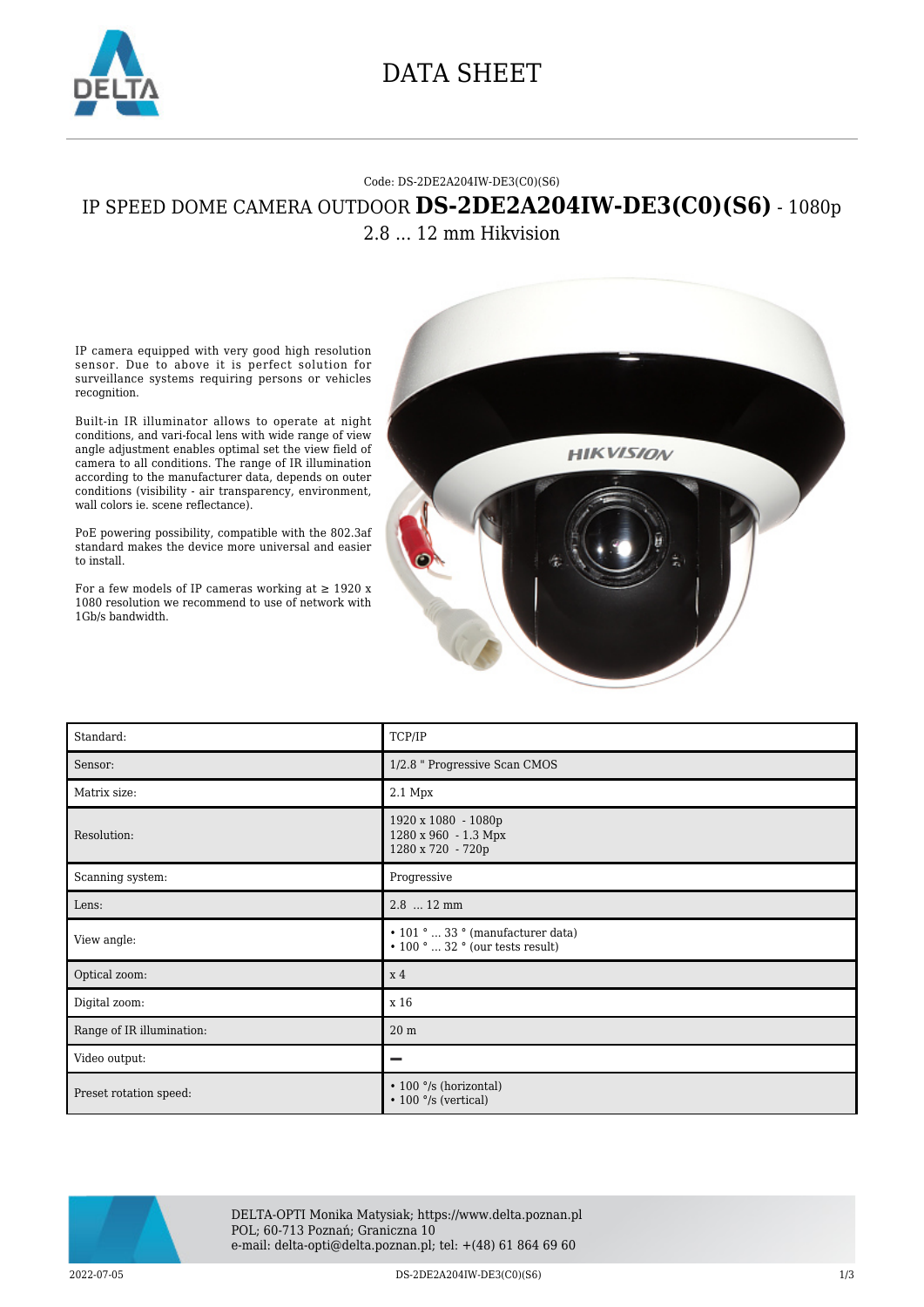

## DATA SHEET

| Rotation speed (manual control): | $0.1$ °/s $\dots$ 100 °/s (horizontal)<br>$0.1$ °/s  100 °/s (vertical)                                                                                         |
|----------------------------------|-----------------------------------------------------------------------------------------------------------------------------------------------------------------|
| Horizontal rotation range:       | 355 ° - Rotation of the head is limited by stops                                                                                                                |
| Vertical rotation range:         | $0° \dots 90°$                                                                                                                                                  |
| RS-485 interface:                |                                                                                                                                                                 |
| Number of presets:               | 300                                                                                                                                                             |
| Horizontal scan:                 |                                                                                                                                                                 |
| Route settings:                  |                                                                                                                                                                 |
| Image compression method:        | H.265+ H.265 / H.264+ / H.264 / MJPEG                                                                                                                           |
| Bitrate:                         | 32  16384 kbps                                                                                                                                                  |
| Alarm inputs / outputs:          |                                                                                                                                                                 |
| Audio:                           | • External microphone input<br>• Microphone built-in<br>• Audio output<br>· Audio detection                                                                     |
| Main stream frame rate:          | 25 fps @ 1080p                                                                                                                                                  |
| Network interface:               | 10/100 Base-T (RJ-45)                                                                                                                                           |
| Network protocols:               | IPv4/IPv6, HTTP, HTTPS, IEEE 802.1x, QoS, FTP, SMTP, UPnP, SNMP, DNS, DDNS,<br>NTP, RTSP, RTCP, RTP, TCP/IP, UDP, IGMP, ICMP, DHCP, PPPoE, Bonjour              |
| <b>WEB</b> Server:               | Built-in, NVR compliance                                                                                                                                        |
| Max. number of on-line users:    | 20                                                                                                                                                              |
| ONVIF:                           | 18.12                                                                                                                                                           |
| Memory card slot:                | Micro SD memory cards up to 256GB support (possible local recording)                                                                                            |
| Mobile phones support:           | Port no.: 8000 or access by a cloud (P2P)<br>• Android: Free application Hik-Connect<br>· iOS: Free application Hik-Connect                                     |
| Default admin user / password:   | $admin / -$                                                                                                                                                     |
| Default IP address:              | 192.168.1.64                                                                                                                                                    |
| Web browser access ports:        | 80                                                                                                                                                              |
| PC client access ports:          | Port no.: 8000 or access by a cloud (P2P) - iVMS-4200 application                                                                                               |
| Mobile client access ports:      | 8000                                                                                                                                                            |
| Port ONVIF:                      | 80                                                                                                                                                              |
| <b>RTSP URL:</b>                 | • Main stream<br>rtsp://user:password@192.168.1.64:554/Streaming/Channels/101/<br>• Sub stream<br>rtsp://user:password@192.168.1.64:554/Streaming/Channels/102/ |